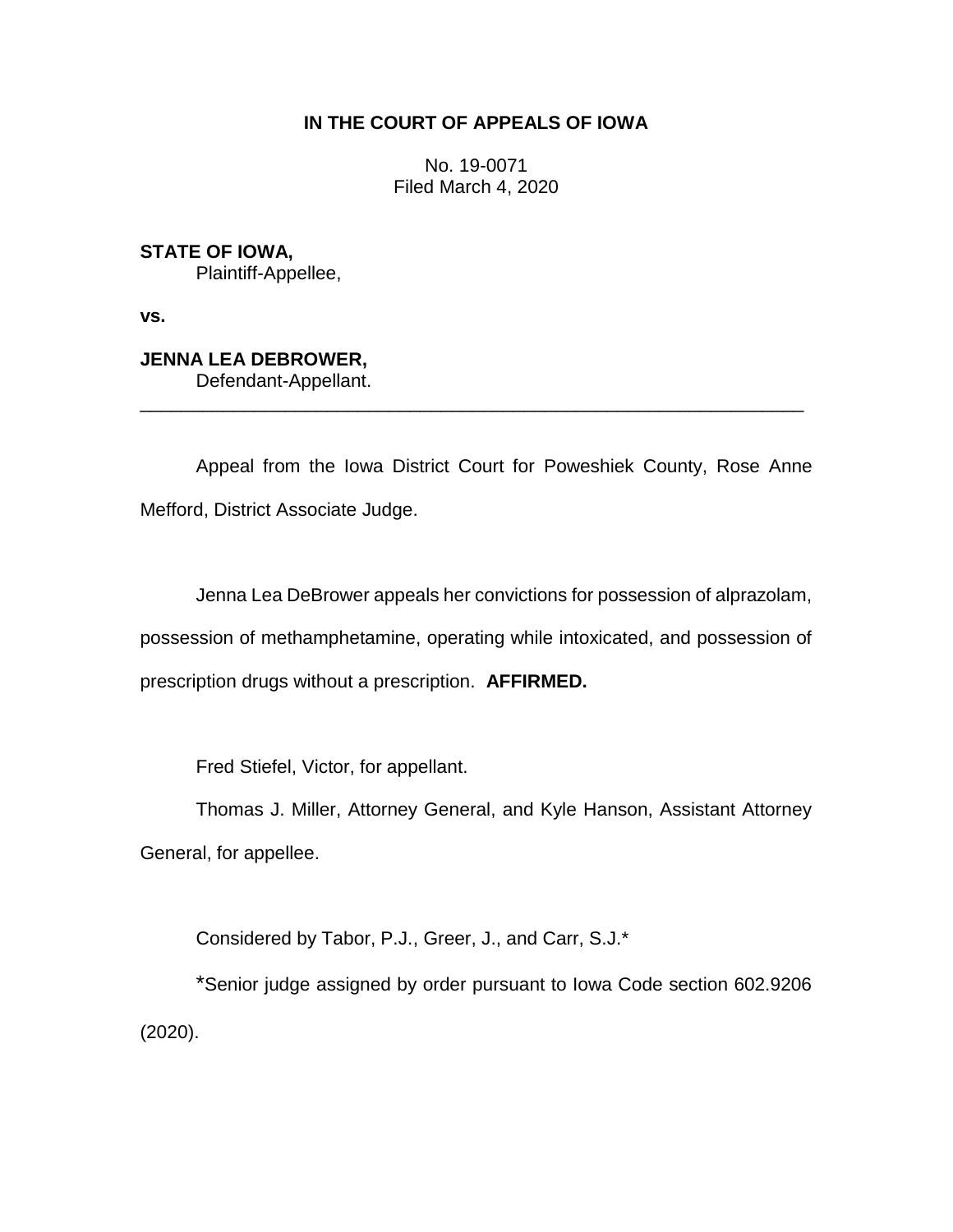## **CARR, Senior Judge.**

On appeal from her convictions for possession of alprazolam, possession of methamphetamine, operating while intoxicated, and possession of prescription drugs without a prescription, Jenna Lea DeBrower challenges the denial of her motions to suppress evidence she claims the State obtained in violation of her constitutional rights.

DeBrower's convictions stem from events at a Grinnell gas station, where her odd behavior while trying to pump gas caught the attention of another customer and the gas station clerk. DeBrower then slumped over unconscious in her vehicle for a time. When she regained consciousness, she slurred her speech, had trouble keeping her eyes open, and swayed while walking. Concerned that DeBrower was under the influence of alcohol or drugs, the customer called 911. The officers who responded found DeBrower groggy, lethargic, confused, and unable to answer questions with clarity. When asked if she would share the contents of a Crown Royal bag that was visible in her vehicle, DeBrower held the bag upside down in a manner that suggested she was trying to conceal some of its contents. But when a towel with burn marks consistent with drug use fell out of the bag, the officers suspected the bag contained contraband. DeBrower admitted she had a drug pipe, and they arrested her for possession of drug paraphernalia. A search led to the discovery of two rocks of methamphetamine inside the Crown Royal bag, as well as twelve alprazolam pills and three hydromorphone pills inside her vehicle.

DeBrower filed two motions to suppress evidence, which the trial court denied. On appeal, she claims the court erred in denying her motions to suppress because (1) the inventory search of her vehicle was improper; (2) the police seized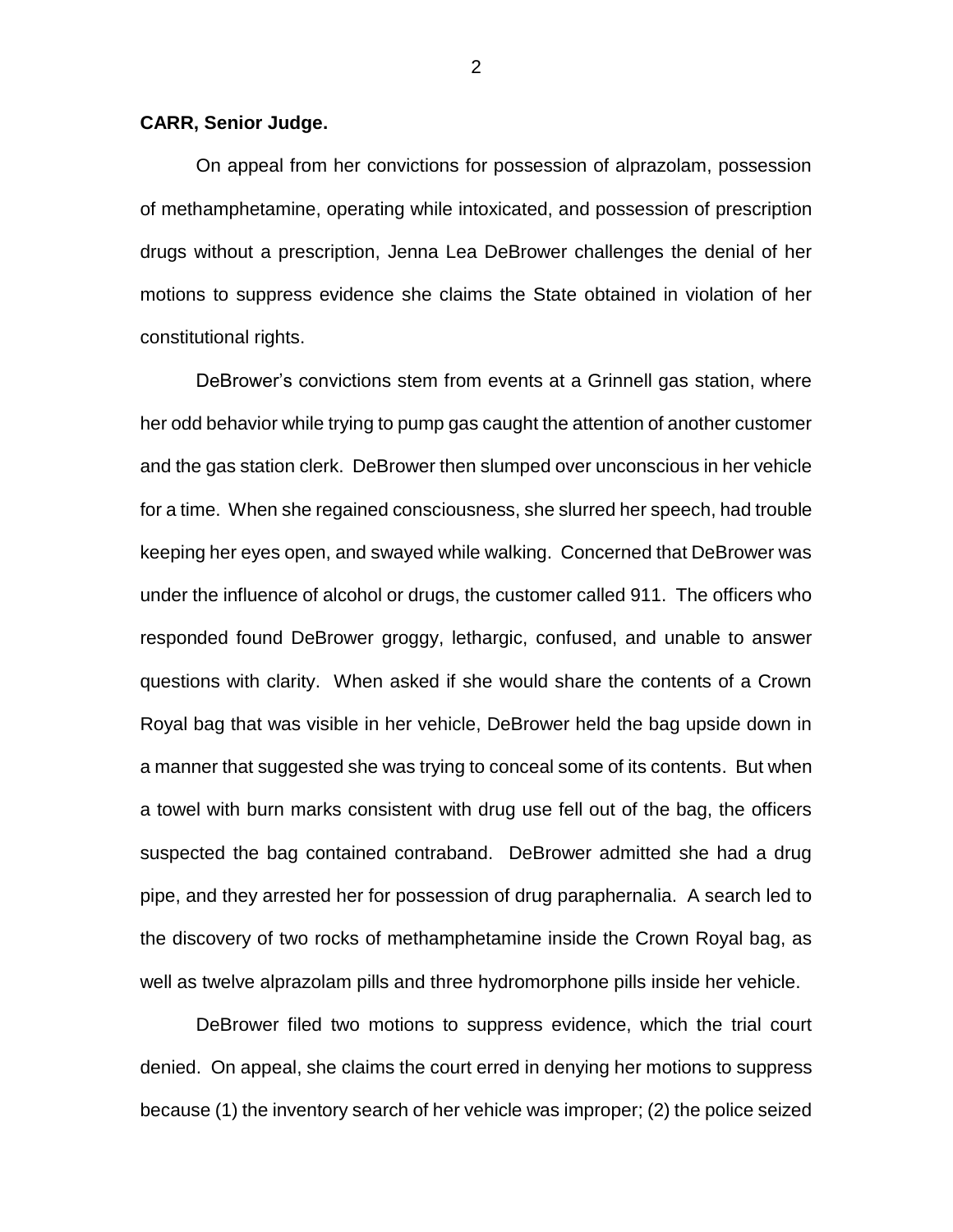her without probable cause to believe a crime had been committed; and (3) she did not voluntarily admit possession of a drug pipe. We review rulings on motions to suppress de novo. *See State v. Fogg*, 936 N.W.2d 664, 667 (Iowa 2019). In doing so, we review the entire record and make an independent evaluation based on the unique circumstances of the case. *See id.*

We reject DeBrower's claim that the search of her vehicle was an improper search under *State v. Ingram*, 914 N.W.2d 794 (Iowa 2018). The supreme court in *Ingram* determined that law enforcement violated the defendant's constitutional rights by searching a closed cloth bag without a warrant. 914 N.W.2d at 820. But *Ingram* involved warrantless *inventory* searches. *Id.* The search of DeBrower's vehicle was not part of a vehicle inventory but was based on the officer's reasonable belief that the vehicle contained contraband. Because the search fell under the automobile exception to the warrant requirement, the trial court properly denied DeBrower's motion to suppress. *See State v. Storm*, 898 N.W.2d 140, 145 (Iowa 2017) (noting the "'specifically established and well-delineated' exception to the warrant requirement for searches of automobiles and their contents" when there is probable cause to believe the vehicle contains contraband (citation omitted)).

We find no merit in DeBrower's contention that the officers lacked probable cause to believe she had committed a crime. "The standard for probable cause is whether a person of reasonable prudence would believe a crime has been committed or that evidence of a crime might be located in the particular area to be searched." *State v. Naujoks*, 637 N.W.2d 101, 108 (Iowa 2001). DeBrower claims the evidence showed she was dehydrated rather than under the influence of a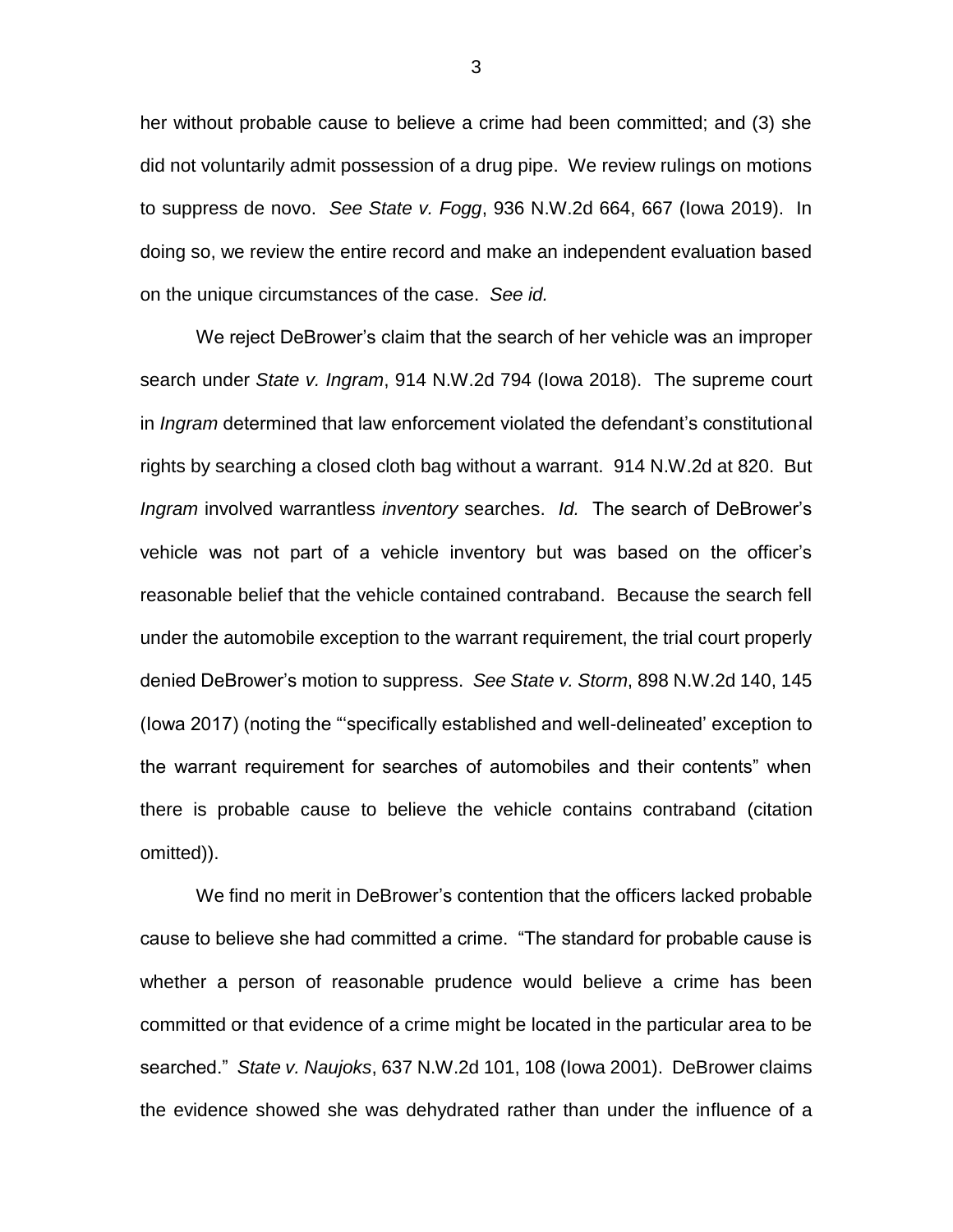controlled substance. We disagree. DeBrower told the officers she had nothing to eat or drink while working in a shed during the heat of the day, and as a result, they called an ambulance to check DeBrower for dehydration. But although the ambulance crew informed the officers that her symptoms fit with dehydration, they did not opine that DeBrower suffered from dehydration, nor did they treat her for dehydration. DeBrower's symptoms tracked both those of a dehydrated person and someone under the influence of a controlled substance. Both the store clerk who had EMT training—and the customer believed DeBrower was under the influence, and the officers observed behavior consistent with drug use. Coupled with the towel with burn marks, DeBrower's evasive actions, and her admission that she had a drug pipe, there was probable cause to support the arrest and search.

Finally, DeBrower contends that her statement about the drug pipe was involuntary because the officers did not first inform her of her rights under *Miranda v. Arizona*, 834 U.S. 436, 479 (1966).But a person must be in custody before *Miranda* warnings apply. *See State v. Tyler*, 867 N.W.2d 136, 171 (Iowa 2015). A person is in custody once law enforcement limits that person's "freedom of action" to a "degree associated with formal arrest." *Id*. In determining custody, we consider the factors enumerated in *State v. Countryman*, 572 N.W.2d 553, 558 (Iowa 1997), which include "(1) the language used to summon the individual; (2) the purpose, place, and manner of interrogation; (3) the extent to which the defendant is confronted with evidence of her guilt; and (4) whether the defendant is free to leave the place of questioning." These factors preponderate against a

4